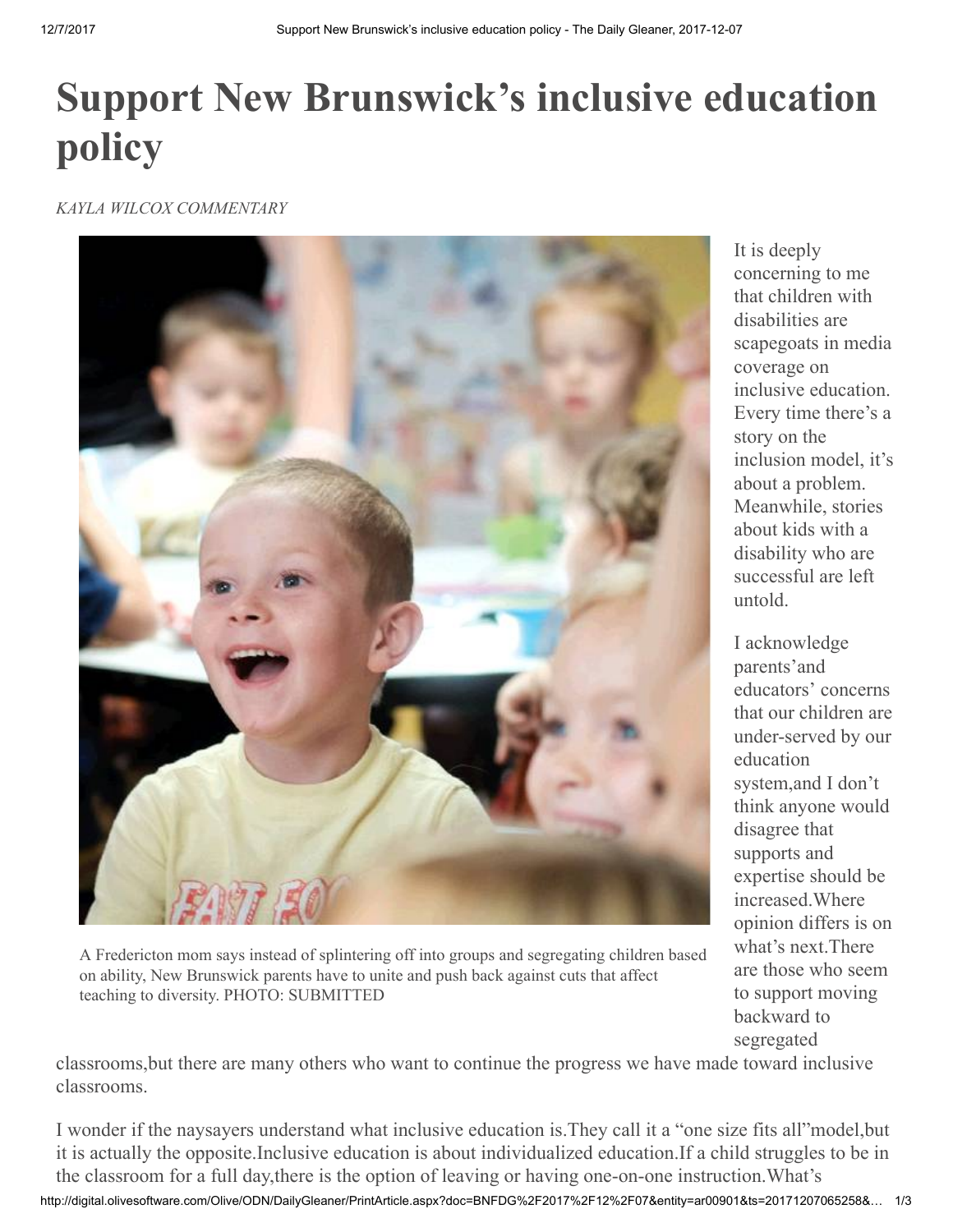## 12/7/2017 Support New Brunswick's inclusive education policy - The Daily Gleaner, 2017-12-07

important is that the opportunity and supports needed to return to and be included in the classroom are always there.

Some say that the inclusive education policy is not flexible enough to ensure teachers'and students'safety in the classroom.In my experience,when my son's inability to self-regulate compromised someone's safety,the inclusion policy's flexibility assured that he had access to a separate learning space,and that his teacher was supported so that he could be included in classroom and school activities as he could tolerate.

After assessing and implementing a plan to best support him,we moved forward,and my son now spends most of his school day in the classroom.He says it's easier for him to stay on task there than in his separate room.This is thanks not only to his teacher,but also to the whole school team and other professionals.

Another claim about inclusive education that I dispute is that the current model is unsustainable.

I refuse to view my son as a resource drain,as a less important student because he requires more to get through his school day.Children with a range of abilities learn from each other all the time.

Here's an example.When my son attended a school event with a friend,they were playing a game that they lost.Typically,due to my son's low frustration tolerance and lagging self-regulation skills, losing would make him upset.But this time he socially referenced his friend to see how she reacted to losing.She just moved on,and so did he! This was the first time we'd noted him doing this,and we believe it is correlated with his spending more time in the classroom.

On the flip side,my son was an early reader,so in Kindergarten and Grade 1 he was reading to his peers; in Grade 2,his advanced math skills allow him to share math strategies with his classmates.My son is not only learning from his classmates; he has something to offer them,as well.

I see inclusion working every day my son goes to school,when I sit at a team meeting and plan for his learning,when I see his teacher and resource teacher discussing his needs,and when I speak with the principal,who values my son and assures us that everyone will continue to work to ensure he thrives.I see inclusion working when my son colours envelopes for birthday party invitations for his classmates,children he wouldn't know or be friends with had he been segregated from them. Yes, I can list a few ways the education system could be improved, but my suggestions wouldn't be aimed at the inclusive education policy. They would be about supporting the model so that students can benefit from it.

Most adults in New Brunswick grew up with segregation, so when we encounter people with disabilities, we don't know how to interact with them or offer support, because we've had too little exposure to them. No wonder schools or education professionals are struggling to plan to diversity. They not only lack supports and expertise, but also experience.

Today, thanks to inclusion and diversity in our schools, children barely see difference. They just see people, and when they're adults, they'll be prepared for a diverse world where everyone has the right to belong. Hopefully, in 20 or 30 years debates about inclusion will be a thing of the past and schools,workplaces, and community events will be inclusive as a norm.

To achieve this,instead of splintering off into groups and segregating children based on ability,New Brunswick parents have to unite and push back against cuts that affect teaching to diversity. It's called progress!